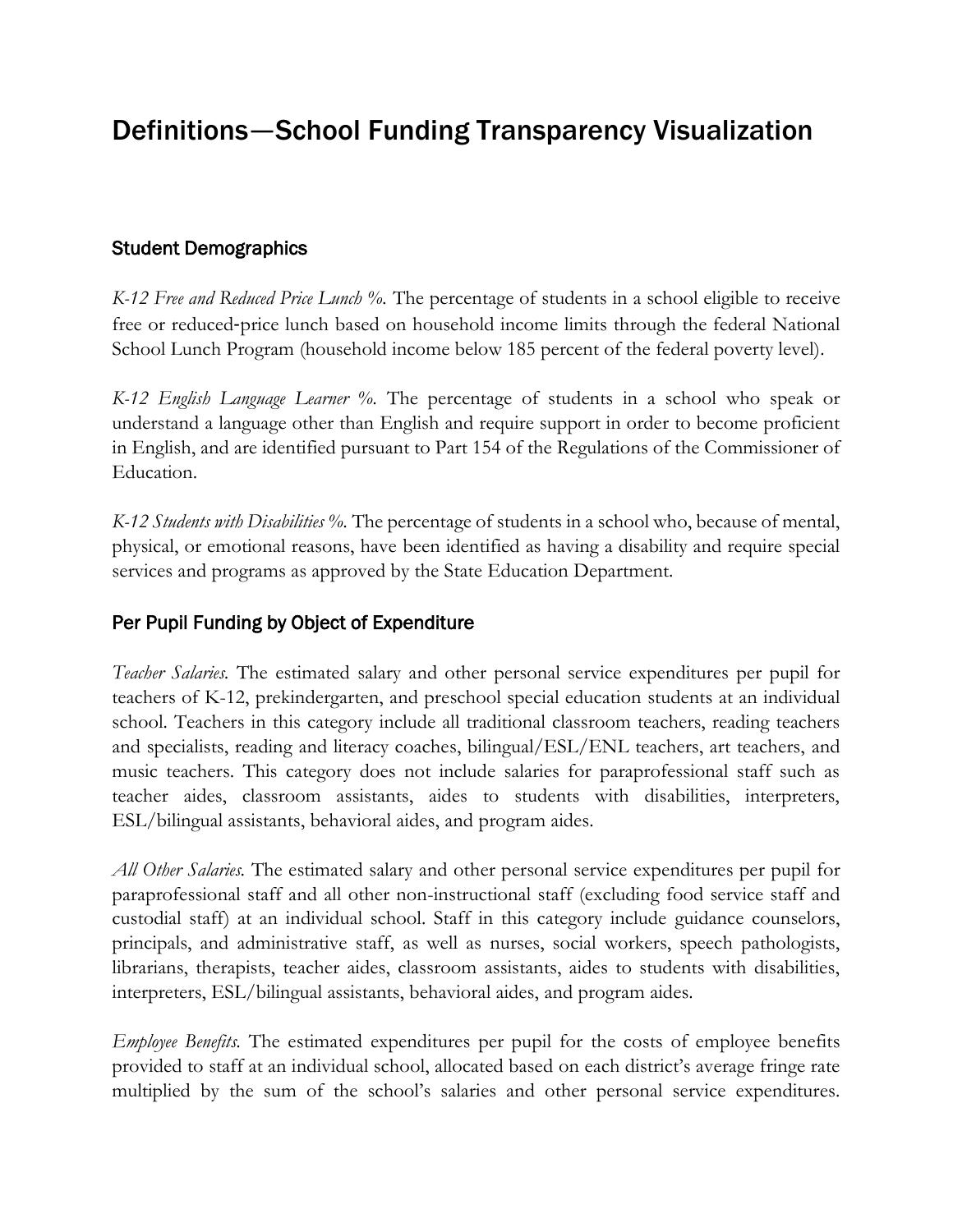Employee benefits expenditures allocated in this way include medical, prescription, vision, and dental plans; the employer share of Social Security payroll taxes; and pension plans; but exclude other post-employment benefits (OPEB).

*BOCES Services.* The estimated expenditures per pupil for the instructional services of boards of cooperative educational services (BOCES) supporting an individual school. These services may include part-time special education, career and technical education, and/or other student programming; itinerant services for students (e.g., occupational therapy, speech therapy, psychological services); and/or other student enrichment services provided by BOCES. District tuition payments for students enrolled in BOCES programs on a full-time basis are not included in these expenditures.

*All Other.* The estimated expenditures per pupil which support all school-level costs other than instructional and non-instructional salaries, employee benefits, and BOCES services. These expenditures can include miscellaneous contractual services; school/classroom equipment, materials, and supplies; and other school-specific costs.

*Central District Costs.* The estimated expenditures per pupil representing an individual school's share of district-level expenditures on central district operations (e.g., board of education, central district staff), district academic support (e.g., teacher professional development, curriculum development), and non-pension post-employment benefits to retired employees of the district.

## Per Pupil Funding by Purpose of Expenditure

*General Education K-12.* The estimated expenditures per pupil for all general educational programming at the K-12 level at an individual school. These expenditures include instructional and paraprofessional salaries, employee benefits, school and classroom supplies, textbooks, and all other costs specific to a school's K-12 general education programming other than school administration costs (e.g., school principals, administrators, and supervisors), pupil support costs (e.g., guidance counselors, health services, social work services, interscholastic athletics), and instructional media costs (e.g., school library materials).

*Pre-K.* If applicable, the estimated expenditures per pupil for all general educational prekindergarten programming at an individual school. These expenditures include instructional and paraprofessional salaries, employee benefits, school and classroom supplies, and all other costs specific to a school's prekindergarten programming other than school administration costs, pupil support costs, and instructional media costs.